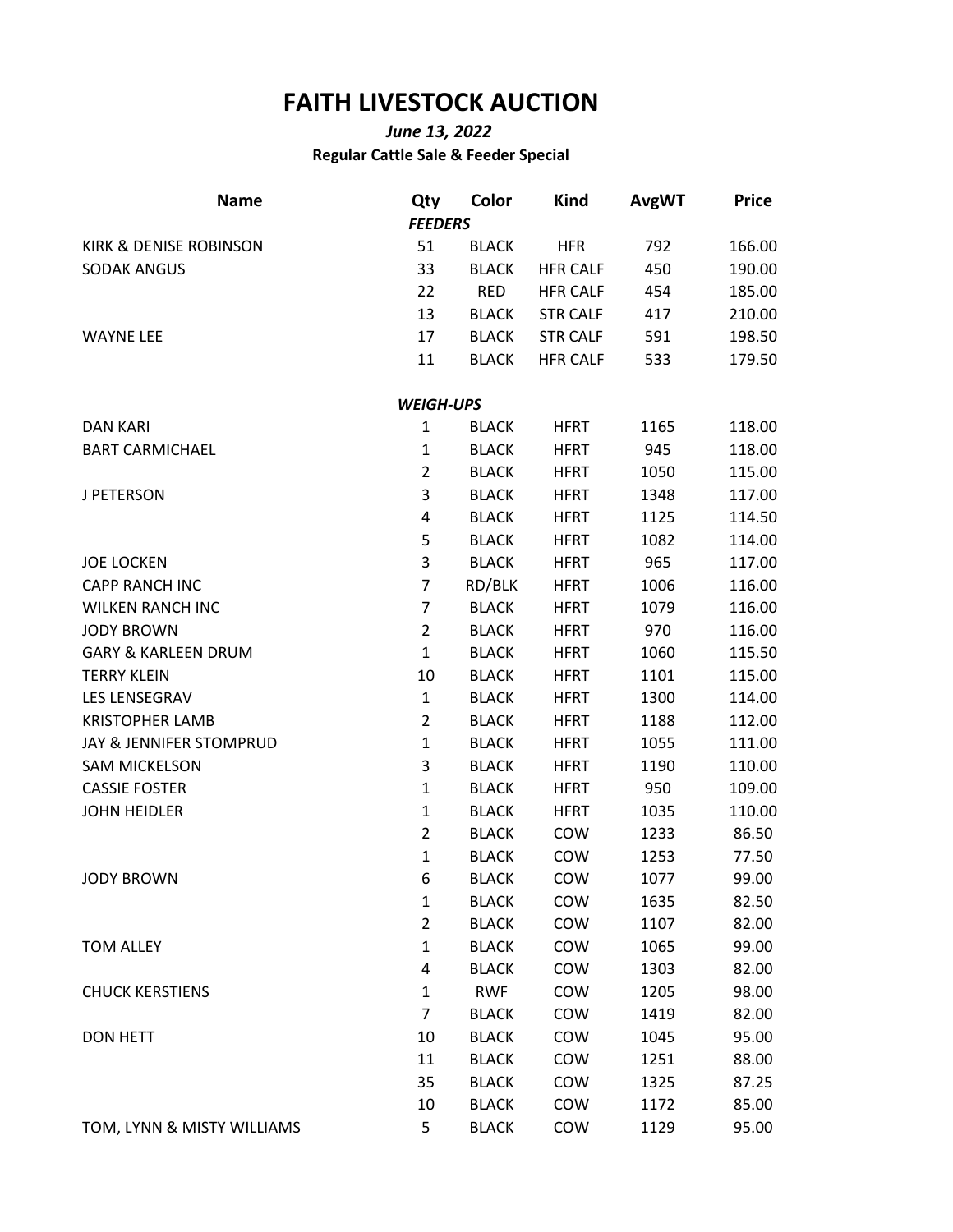| <b>BART CARMICHAEL</b>           | $\mathbf{1}$   | <b>BLACK</b> | COW | 1485 | 90.00 |
|----------------------------------|----------------|--------------|-----|------|-------|
|                                  | $\overline{2}$ | <b>BLACK</b> | COW | 1288 | 82.00 |
| <b>GARY &amp; KARLEEN DRUM</b>   | $\mathbf{1}$   | <b>BLACK</b> | COW | 1150 | 90.00 |
|                                  | 4              | BLK/BWF      | COW | 1376 | 82.50 |
| <b>MORTENSON TRUST</b>           | 10             | BLK/BWF      | COW | 1308 | 89.50 |
| <b>WILKEN RANCH INC</b>          | 4              | <b>BLACK</b> | COW | 1193 | 88.50 |
|                                  | $\overline{2}$ | <b>BLACK</b> | COW | 1350 | 81.00 |
| JAY & JENNIFER STOMPRUD          | 3              | <b>BLACK</b> | COW | 1192 | 88.00 |
|                                  | 3              | <b>BLACK</b> | COW | 1340 | 86.50 |
| <b>JOHN HATLE</b>                | $\mathbf{1}$   | <b>BLACK</b> | COW | 1405 | 88.00 |
| <b>LANE EATON</b>                | 4              | <b>BLACK</b> | COW | 978  | 88.00 |
|                                  | 3              | <b>BLACK</b> | COW | 1390 | 79.50 |
| <b>BRADY BURRESS</b>             | 3              | <b>RED</b>   | COW | 1116 | 88.00 |
|                                  | $\overline{2}$ | <b>RED</b>   | COW | 1503 | 80.50 |
| <b>DAN BECKMAN JR</b>            | 3              | <b>BLACK</b> | COW | 1117 | 88.00 |
| LEE & ALYSHA MORTENSON           | 4              | <b>BLACK</b> | COW | 1228 | 87.50 |
|                                  | $\mathbf{1}$   | <b>BLACK</b> | COW | 1125 | 85.00 |
|                                  | $\mathbf{1}$   | <b>BLACK</b> | COW | 1430 | 78.50 |
| <b>BRIAN MORRIS</b>              | 4              | <b>BLACK</b> | COW | 1281 | 86.50 |
|                                  | 9              | <b>BLACK</b> | COW | 1573 | 83.50 |
|                                  | 12             | <b>BLACK</b> | COW | 1454 | 83.50 |
|                                  | $\mathbf{1}$   | <b>BLACK</b> | COW | 1500 | 83.00 |
|                                  | 7              | <b>BLACK</b> | COW | 1421 | 77.50 |
| SD CONSIGNOR                     | 7              | <b>BLACK</b> | COW | 1348 | 86.50 |
| <b>JONATHAN WIECHMANN</b>        | $\overline{2}$ | <b>BLACK</b> | COW | 1253 | 86.50 |
| <b>BILL BURRESS</b>              | $\mathbf{1}$   | <b>RED</b>   | COW | 1155 | 86.00 |
|                                  | $\mathbf{1}$   | <b>RED</b>   | COW | 1455 | 77.00 |
| J D HEWITT                       | 5              | <b>BLACK</b> | COW | 1338 | 86.00 |
|                                  | 9              | <b>BLACK</b> | COW | 1265 | 85.50 |
|                                  | 3              | <b>BLACK</b> | COW | 1237 | 85.00 |
| <b>HARLAN SIELER</b>             | $\overline{2}$ | <b>BLACK</b> | COW | 1248 | 86.00 |
| <b>JOE LOCKEN</b>                | 10             | <b>BLACK</b> | COW | 1200 | 86.00 |
|                                  | $\mathbf{1}$   | <b>BLACK</b> | COW | 1455 | 83.00 |
|                                  | $\mathbf{1}$   | <b>BLACK</b> | COW | 1600 | 81.50 |
|                                  | 5              | <b>BLACK</b> | COW | 1411 | 80.50 |
| TIM O'LEARY                      | 29             | <b>BLACK</b> | COW | 1284 | 85.75 |
|                                  | 19             | <b>BLACK</b> | COW | 1249 | 84.50 |
|                                  | 4              | <b>BLACK</b> | COW | 1170 | 83.50 |
| <b>NEAL ENGLEHART</b>            | 1              | <b>BLACK</b> | COW | 1125 | 85.00 |
|                                  | 1              | <b>BLACK</b> | COW | 1265 | 81.00 |
| <b>RUSTY FOSTER</b>              | 1              | <b>BLACK</b> | COW | 1185 | 85.00 |
|                                  | 1              | <b>BLACK</b> | COW | 1670 | 82.00 |
| <b>GREG SERR</b>                 | 3              | <b>BLACK</b> | COW | 1492 | 84.00 |
|                                  | $\overline{2}$ | <b>BLACK</b> | COW | 1200 | 80.50 |
|                                  | 1              | <b>BLACK</b> | COW | 1210 | 79.00 |
| <b>ROBERT &amp; GAYLA PARKER</b> | $\mathbf{1}$   | <b>BLACK</b> | COW | 1640 | 84.00 |
|                                  | 4              | BLK/BWF      | COW | 1376 | 82.00 |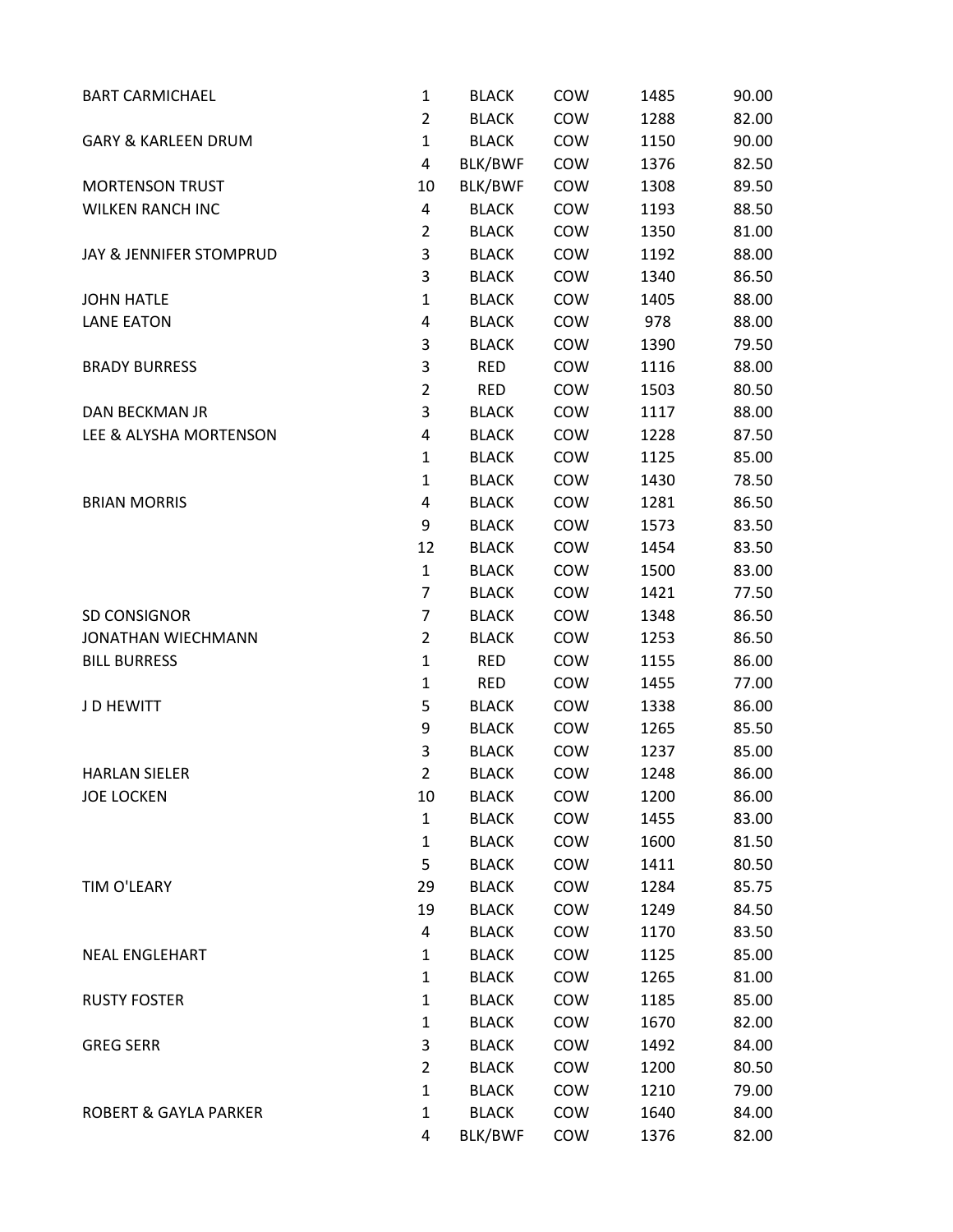|                                   | $\mathbf{1}$   | <b>BLACK</b> | COW         | 1535 | 80.00  |
|-----------------------------------|----------------|--------------|-------------|------|--------|
| <b>SHANE KOLB</b>                 | 3              | <b>RED</b>   | COW         | 1393 | 84.00  |
|                                   | $\mathbf{1}$   | <b>BLACK</b> | COW         | 1345 | 79.00  |
|                                   | 1              | <b>BLACK</b> | COW         | 1340 | 79.00  |
| <b>BLAIR JOHNSON</b>              | $\mathbf{1}$   | <b>BLACK</b> | COW         | 1485 | 84.00  |
| <b>KIRK &amp; DENISE ROBINSON</b> | 3              | <b>BLACK</b> | COW         | 1222 | 84.00  |
|                                   | 3              | <b>BLACK</b> | COW         | 1280 | 80.00  |
| ETHAN WIECHMANN                   | $\overline{2}$ | <b>BLACK</b> | COW         | 1395 | 83.50  |
| <b>JOHN PAUL</b>                  | 12             | <b>BLACK</b> | COW         | 1433 | 83.25  |
| <b>JUSTIN LAWRENCE</b>            | 8              | <b>BLACK</b> | COW         | 1479 | 83.00  |
| <b>HALL RANCH TRUST</b>           | $\mathbf{1}$   | <b>BLACK</b> | COW         | 1100 | 83.00  |
| <b>KRISTOPHER LAMB</b>            | 6              | <b>BLACK</b> | COW         | 1399 | 83.00  |
| <b>JOHN MEGINNESS</b>             | $\mathbf{1}$   | <b>BLACK</b> | COW         | 1435 | 82.50  |
| <b>LOREN GANJE</b>                | 6              | <b>BLACK</b> | COW         | 1495 | 82.50  |
|                                   | $\overline{2}$ | <b>BLACK</b> | COW         | 1113 | 79.50  |
| <b>PEGGY MASTEL</b>               | $\mathbf{1}$   | <b>BLACK</b> | COW         | 1345 | 82.50  |
| <b>RON HOWIE</b>                  | $\mathbf{1}$   | <b>BLACK</b> | COW         | 1275 | 82.50  |
| <b>SAM MICKELSON</b>              | $\mathbf{1}$   | <b>BLACK</b> | COW         | 1290 | 82.50  |
|                                   | 5              | BLK/BWF      | COW         | 1330 | 79.50  |
| <b>CAPP RANCH INC</b>             | 3              | RD/BLK       | COW         | 1320 | 82.00  |
|                                   | $\mathbf{1}$   | <b>HERF</b>  | COW         | 1215 | 78.50  |
|                                   | $\mathbf{1}$   | <b>BLACK</b> | COW         | 1400 | 78.00  |
| <b>LYNN MILLER</b>                | $\mathbf{1}$   | <b>BLACK</b> | COW         | 1375 | 82.00  |
| <b>CHERINA BECKMAN</b>            | $\mathbf{1}$   | <b>BLACK</b> | COW         | 1120 | 82.00  |
| <b>JIM STRAND</b>                 | $\mathbf{1}$   | <b>BLACK</b> | COW         | 1500 | 81.50  |
| <b>CAL PETERSON</b>               | 1              | <b>BLACK</b> | COW         | 1610 | 81.50  |
| LES LENSEGRAV                     | $\overline{2}$ | <b>BLACK</b> | COW         | 1790 | 81.00  |
| <b>DAN KARI</b>                   | $\mathbf{1}$   | <b>BLACK</b> | COW         | 1450 | 81.00  |
| <b>JERRY &amp; HEATHER SENN</b>   | $\mathbf{1}$   | <b>BLACK</b> | COW         | 1460 | 81.00  |
| <b>DON PALMER</b>                 | $\overline{2}$ | <b>BLACK</b> | COW         | 1430 | 80.50  |
| <b>GARY PETERSON</b>              | 3              | <b>BLACK</b> | COW         | 1232 | 80.00  |
| <b>HENDERSON RANCH INC</b>        | 5              | RD/BLK       | COW         | 1368 | 80.00  |
| <b>HUGH &amp; BEVERLY HUDSON</b>  | $\overline{2}$ | <b>BLACK</b> | COW         | 1525 | 79.00  |
| <b>BUCKY DERFLINGER</b>           | 4              | <b>BLACK</b> | COW         | 1261 | 79.00  |
|                                   | $\overline{2}$ | <b>BLACK</b> | COW         | 1465 | 76.50  |
| <b>TINA HUDSON</b>                | $\overline{2}$ | <b>BLACK</b> | COW         | 1550 | 77.00  |
| <b>DELBERT COBB</b>               | $\mathbf{1}$   | <b>RED</b>   | COW         | 1285 | 76.50  |
| <b>DUANE PETERS</b>               | $\mathbf{1}$   | <b>HERF</b>  | COW         | 1400 | 75.00  |
|                                   | 3              | <b>HERF</b>  | COW         | 1463 | 74.50  |
| <b>JOSH ENGEL</b>                 | $\mathbf{1}$   | <b>BLACK</b> | <b>BULL</b> | 1155 | 131.00 |
| <b>BRADYN BEER</b>                | $\mathbf{1}$   | <b>BLACK</b> | <b>BULL</b> | 1120 | 125.00 |
|                                   | $\mathbf{1}$   | <b>BLACK</b> | <b>BULL</b> | 1555 | 101.50 |
| J D HEWITT                        | 1              | <b>BLACK</b> | <b>BULL</b> | 1705 | 115.00 |
| ALLEN WATERLAND                   | $\mathbf{1}$   | <b>BLACK</b> | <b>BULL</b> | 1935 | 115.00 |
| <b>SUNNY SLOPE FARMS</b>          | $\mathbf{1}$   | <b>BLACK</b> | <b>BULL</b> | 1955 | 112.50 |
|                                   | $\mathbf{1}$   | <b>RED</b>   | <b>BULL</b> | 1935 | 105.00 |
|                                   | $\mathbf{1}$   | <b>HERF</b>  | <b>BULL</b> | 2050 | 106.00 |